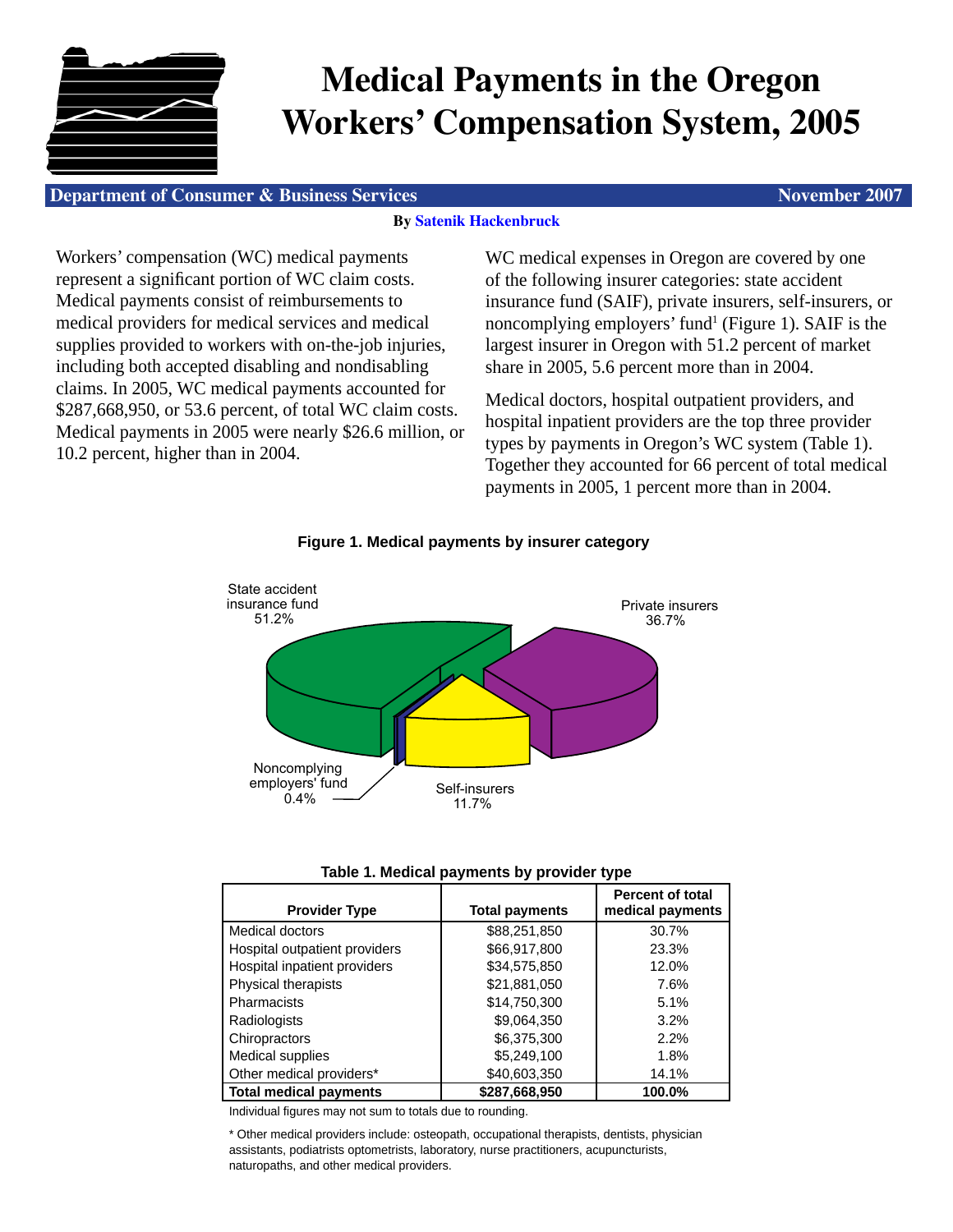Medical services provided to covered workers are reimbursed based on the maximum allowable payment set by the Oregon rules (Oregon Administrative Rules: Chapter 436, Division 009). Oregon rules define the following service categories:

- $\triangleright$  Medical fee-schedule services represented by eight service sub-categories (Table 2). These services are reimbursed according to resource-based relative value system established by Medicare and conversion factors developed by DCBS.
- $\triangleright$  Hospital services<sup>2</sup> such as room and board, medical supplies, and other. These services are reimbursed according to hospital's cost-to-charge ratio, which DCBS derives, based on hospital's financial standings and geographic location.
- $\triangleright$  Pharmaceuticals<sup>3</sup> paid according to the pharmacy fee schedule, which is an \$8.70 dispensing fee plus 88 percent of average wholesale price (AWP).
- $\triangleright$  Durable medical equipment (DME) and medical supplies – paid at 85 percent of the manufacturer's suggested retail price or at 140 percent of the actual cost.
- $\triangleright$  Non-fee-schedule services services that do not fit under above mentioned categories, including independent medical exams. These services are reimbursed at providers' usual and customary rates.

The share of medical fee-schedule services increased 2.5 percent from 2004; shares of hospital services, DMEs, and medical supplies remained about the same; and the shares of pharmaceuticals and non-fee-schedule services declined 0.5 percent and 2.2 percent, respectively.

## **Data sources and methodology**

This report reflects WC insurer medical payment data reported to the department under [Bulletin 220.](http://oregonwcd.org/policy/bulletins/ab_index.html) To better represent total WC medical payments, the department adjusts insurer-reported medical payments to account for the following two factors:

| Service category                                   | <b>Total payments by</b><br>service category | <b>Percent of total</b><br>medical payments |
|----------------------------------------------------|----------------------------------------------|---------------------------------------------|
| Medical fee-schedule services                      | \$173,203,750                                | 60.2%                                       |
| -Surgery                                           | \$43,537,600                                 | 15.1%                                       |
| -Evaluation and management                         | \$43,098,700                                 | 15.0%                                       |
| -Physical medicine and rehabilitation              | \$41,751,300                                 | 14.5%                                       |
| -Radiology                                         | \$24,686,550                                 | 8.6%                                        |
| -Medicine                                          | \$11,204,500                                 | $3.9\%$                                     |
| -Anesthesia                                        | \$4.103.150                                  | 1.4%                                        |
| -Multidisciplinary and other Oregon specific codes | \$3,326,900                                  | 1.2%                                        |
| -Laboratory and pathology                          | \$1,495,050                                  | 0.5%                                        |
| <b>Hospital services</b>                           | \$63,272,300                                 | 22.0%                                       |
| <b>Pharmaceuticals</b>                             | \$14,830,950                                 | 5.2%                                        |
| DME and medical supplies                           | \$4,888,000                                  | 1.7%                                        |
| Non-fee-schedule services                          | \$31,473,950                                 | 10.9%                                       |
| <b>Total medical payments</b>                      | \$287,668,950                                | 100.0%                                      |

**Table 2. Medical payments by service category**

Note: Individual figures may not sum to totals due to rounding.